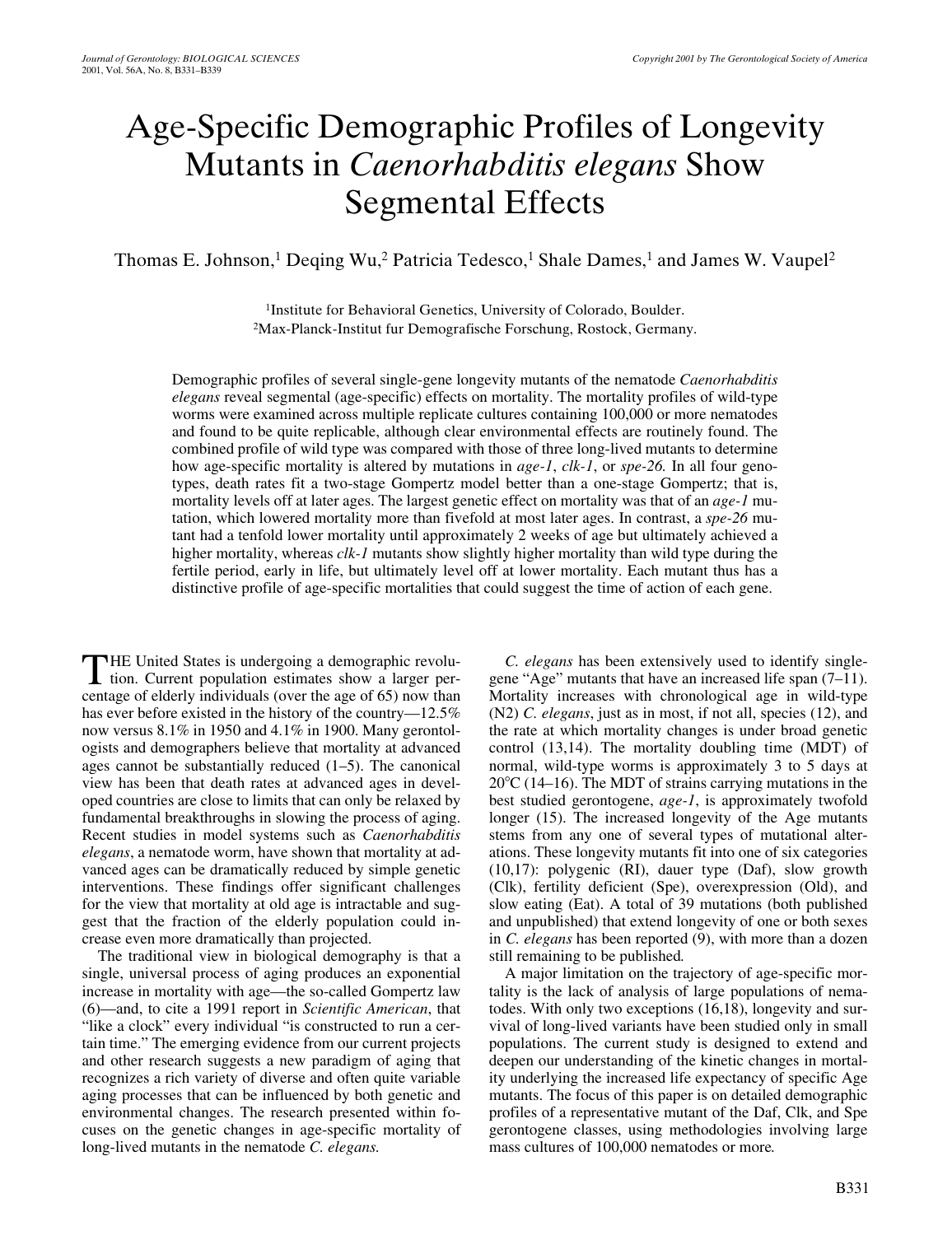# **MATERIALS AND METHODS**

# *Strain Maintenance*

Populations of *C. elegans* exist primarily as hermaphrodites (XX), with males (XO) occurring only rarely in a ratio of approximately 700:1 (19). Hermaphrodites reproduce by self-fertilization, producing sperm during their fourth larval stage (L4) and then oocytes for the remainder of their 5- to 8-day reproductive period. Each wild-type hermaphrodite produces approximately 250 to 300 offspring, peaking at 5 days of age at  $20^{\circ}$ C (20).

Strains were propagated at 20°C on nematode growth media (NGM) plates with *Escherichia coli* strain OP50 as a food source, as previously described (13). Liquid transfers of animals were performed in S basal media (13,21). Strains used in this study were TJ1060 [*spe-9(hc88) I; fer-15(b26) II*], TJ1062 [*spe-9(hc88) I; fer-15(b26) age-1(hx546) II*], both constructed by Tom Fabian (22); TJ1067 [*spe-9(hc88) I; fer-15(b26) II; clk-1(e2519) III*]; and BA821 [*spe-26(hc138) IV*]. Most strains carried two fertility mutants [*fer-15(b26)* and *spe-9(hc88)*] that together completely eliminate the production of progeny (22); because of difficulty in strain construction, *spe-26* mutants were studied without any additional sterile genes added to the background. Life spans of all of these strains have been validated by comparisons with the single gerontogene mutants alone (22); however, studies showing that different backgrounds of N2 can affect longevity (23) continue to plague the observations on BA821. Strains were constructed by using standard methods (21). Genotype was confirmed by back crossing to both parental single-mutant strains and by showing failure to complement.

# *Mass Cultures*

*Generation of large numbers of age-synchronous young adults.—E. coli* strain OP50 was used as a food source. Each subculture was initiated by transferring agar plugs containing dauer larvae from a small NGM plate stock to three to five large (10 cm) NGM plates spread with OP50. The worms were then washed off the plates with S basal and transferred to 2% peptone plates (same as NGM but with 2% peptone) spread with RW2 (a wild-type strain of *E. coli*.)

Eggs were isolated by treatment with alkaline hypochlorite (24). Eggs were inoculated into sterile 10-cm glass Petri dishes at 0.1-ml egg pellet per dish, and S basal was added to a total volume of 10 ml. Eggs were allowed to hatch at 20°C over the next 24 hours in the absence of *E. coli* and cholesterol. First stage larvae (L1's) were then inoculated onto  $2\%$  peptone plates and allowed to develop at  $25.5^{\circ}$ C for 48 hours. More details can be found in Fabian and Johnson (22).

# *Maintenance of Age-Synchronous Cultures of Adults*

Young adults were harvested by washing them off the plates and were inoculated at a concentration of 100 worms/ ml into 2-l Erlenmeyer flasks containing 1000 ml of survival medium, which was *E. coli*  $(1 \times 10^9/\text{ml})$  and cholesterol (10  $\mu$ g/ml) in S basal. Liquid cultures were maintained at 25.5°C and 250 rpm in a rotary air shaker (Series 25D Incubator Shaker, New Brunswick Scientific, Edison, NJ). At 2-day intervals, approximately one half of the medium was removed and replaced with fresh medium by allowing the worms to settle out before the medium was removed.

#### *Assessment of Age Trajectory of Survival*

Every-other-day subsampling was used to assess mortality. A subsample of approximately 2000 nematodes (20 ml) was withdrawn from the mass culture every other day and all dead worms in this sample were discarded (Figure 1). The mortality of this subsample was then assessed over the next 24-hour period, after which the subsample was discarded and a fresh subsample taken. Our assessment of death is based on the following: lack of spontaneous movement, loss of ability to respond to touch, visible tissue degeneration, and lack of osmotic turgor. The criteria used for distinguishing live and dead worms were developed 20 years ago (13) and are the same in standard assays and mass cultures.

Estimates of the number of worms in the mass culture were obtained from the daily counting of the 20-ml sample. This represents approximately 2% of the mass culture at early ages and a larger fraction at later ages, because the

# **Mortality Determination**



Figure 1. Procedures for measuring survival in mass cultures of *C. elegans.* Approximately 100,000 young adult worms are suspended in S basal at 100 worms/ml. After 24 hours, approximately 2000 worms are withdrawn and live worms are saved and resuspended in a small flask at 100 worms/ml. After 24 hours, these worms are counted for living and dead and then discarded. When the total living population is estimated to be less than 2000, all worms are sorted into living and dead and the living resuspended in a culture where they remain, being counted daily, until all are dead.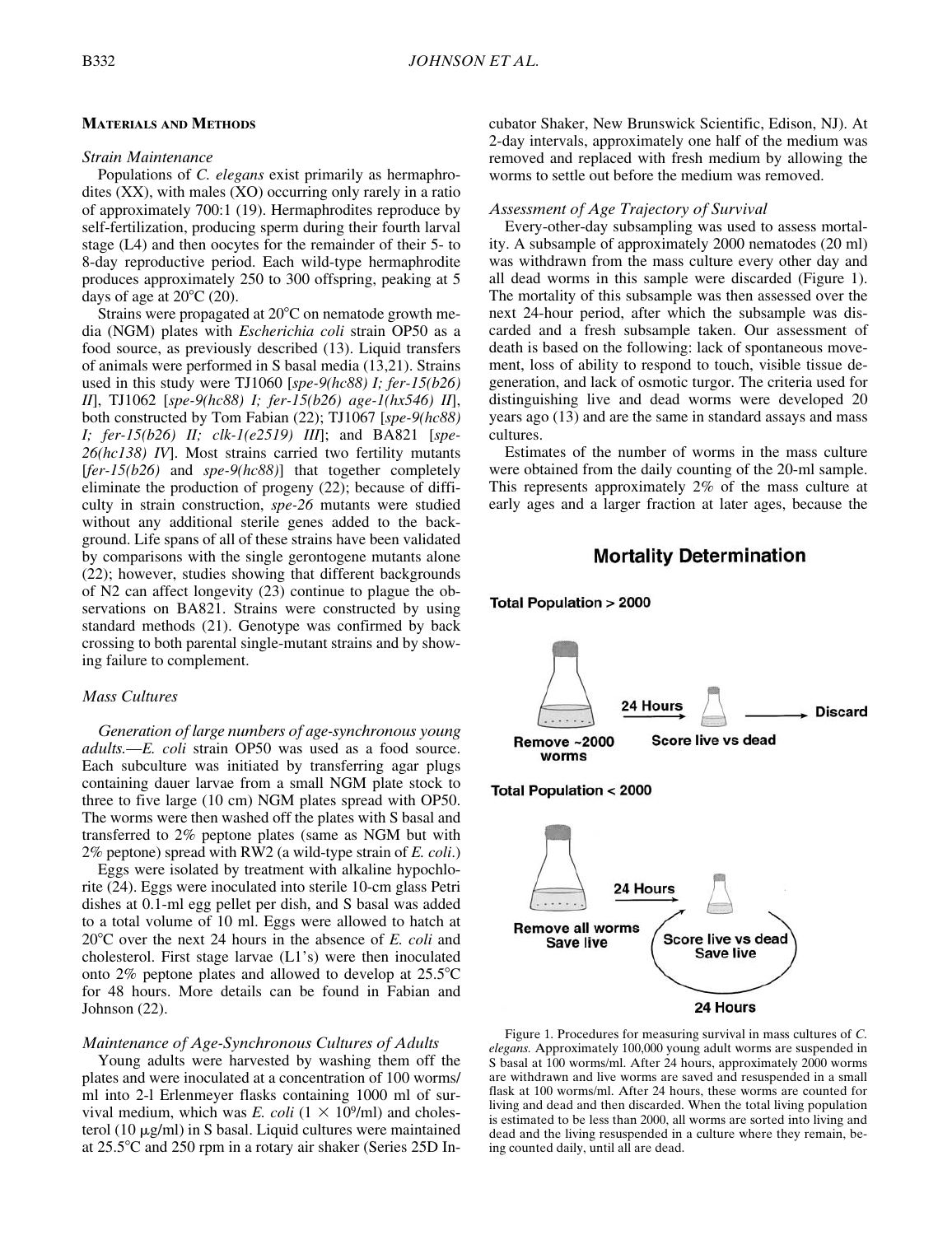concentration of worms is maintained constant at 100 worms/ml by adjusting the culture volume. When 2000 worms, more or less, were alive, we harvested and counted the entire population, retaining the alive worms for subsequent daily assessments of mortality. Small worms (anything  $\leq$  3/4 adult size), males, and accidentally killed animals are scored as "lost" and removed from the population. This "lost" category was usually quite small in number.

#### *Statistical Analysis*

Data were collected by hand and transferred to Dr. Deqing Wu at the Max Planck Institute in Rostock, Germany, for analysis. Some analysis was also performed at our site.

The direct calculation of the conditional probability of dying  $(q_x)$  was calculated as

$$
q_x = \frac{N_x - N_{x+1}}{N_x}
$$

where *N* is the number of worms alive on day *x*.

Smoothing with locally weighted least squares was carried out as follows (25,26). Given scatter plot data, (*Xj* ,  $(Y_j)_{j=1,\dots,n}$  and associated weights  $W_j$ , the basic assumptions are as follows: (i)  $E(Y_i|X_i = x) = \hat{f}(x)$  with a smooth function *f*, and (ii) var $(Y_i|X_i = x)$  is finite. Then a consistent curve estimate of  $f(x)$  using locally weighted squares is:

$$
S[x,b,(X_j,Y_j,W_j)_{j=1,\dots,n}] =
$$
  
argmin<sub>a<sub>0</sub></sub>  $\min_{a_1} \left( \sum_{j=1}^{n} K\left(\frac{x-X_j}{b}\right) \{Y_j - [a_0 + a_1(X_j - x)]\}^2 W_j \right).$ 

Here *j* is day, *b* is the bandwidth of the smoother, and *K* is a nonnegative kernel function. This estimate fits local linear lines by weighted least squares to the data falling into a window  $(x - b, x + b)$  around the point *x* where the estimate is desired. We chose the kernel function

$$
K(x) = (1 - x2), |x| \le 1, K(x) = 0, |x| > 1
$$

and we chose  $X_j = j$  (in days);  $Y_j$  is the force of mortality at day  $j$ , and  $W_j$  is the number of animals at risk at the beginning of day *j*. The bandwidth *b* is 5 days.

For the two-stage Gompertz model, we used the equations

$$
q(x) = \frac{D(x)}{N(x)},
$$
  

$$
\mu(x) = -\ln[1 - q(x)]
$$

where  $q(x)$  is the probability of death at day *x*,  $D(x)$  is the number of deaths at day *x*, *N*(*x*) is the number of animals at risk at day *x*, and  $\mu(x)$  is the force of mortality at day *x*.

The form of the two-stage Gompertz model (27) is

$$
\mu(x) = ae^{bx}, x \le c
$$
  

$$
\mu(x) = ae^{bc + \beta(x - c)}, x > c
$$

where *x* denotes day (age), *a* is the initial death rate, *b* is the rate of mortality increase before age  $c$ ,  $\beta$  is the rate thereafter, and *c* is the breakpoint. We use maximum likelihood methods to estimate the values of the parameters of the model. To test whether the slope parameters  $b$  and  $\beta$  are significantly different, a Gompertz curve with  $b = \beta$  was also fitted to the data, and then a likelihood ratio test was used.

The logistical regression used the formula

$$
\mu(x) = \frac{ae^{bx}}{1 + (ae^{bx}/c)}
$$

where *a* is the initial death rate, *b* is the rate of mortality increase at early age, and *c* is the ceiling of mortality. We use the maximum likelihood method to estimate the values of parameters of the model. To test whether ceiling *c* exists, a Gompertz model with  $C \rightarrow \infty$  was also fitted to the data and then a likelihood test was used.

To test whether the daily mortality between two groups is significantly different, we use the normally distributed test statistic  $Z_{q(x)}$  (28):

$$
Z_{q(x)} = \frac{|q_{i(x)} - q_{j(x)}| - 1/2[1/N_{i(x)} + 1/N_{j(x)}]}{\left\{\text{var}[q_{i(x)}] + \text{var}[q_{j(x)}]\right\}^{1/2}}
$$

where *i* and *j* are groups, *x* is day (age),  $q_{i(x)}$  is the probability of death at day *x* for group *i*,  $q_{j(x)}$  is the probability of death at day *x* for group *j*, and  $N_{i(x)}$  and  $N_{j(x)}$  are the number of animals at risk at the beginning of day *x* for group *i* and group *j*, respectively. The form of the variance of  $q_{i(x)}$  is

$$
var[q_{i(x)}] = q_{i(x)}[1 - q_{i(x)}]/N_{i(x)}
$$

.

Significance tests of mortality in total between two groups were performed by using the k-sample test (29), which can be described as follows: suppose that, in the pooled sample, failures occur at times  $t_1 < t_2 < \ldots < t_N$ . Let  $n_{ij}$  be the number of individuals in sample *j* still at risk just prior to  $t_i$ , and let  $d_{ij}$  be the number of failures in sample  $j$  at time  $t_i$ . Let the corresponding numbers in the pooled sample be  $n_{i+}$  and  $d_{i+}$ , respectively  $(n_{i+} = \sum_j n_{ij})$ , and  $d_{i+} = \sum_j d_{ij}$ ). Under the hypothesis of no difference between samples, the conditional expected value of  $d_{ij}$ , given  $n_{ij}$ , can be estimated as  $E_{ij} = n_{ij}(d_{i+}/n_{i+})$ . Let  $E_{+j} = \sum_{i} E_{ij}$ . Then the test statistic is

$$
\sum_{j} (E_{+j} - d_{+j})^2 / E_{+j}
$$

which is treated as a chi square with  $(k - 1)$  degrees of freedom, with *k* being the number of samples involved.

#### **RESULTS**

#### *Mortality in Mass Culture of the Wild Type*

The assessment of mortality in large populations of *C. elegans* has proven difficult to achieve. Three problems make it quite difficult to follow populations larger than a few thousand by using a daily census procedure: the large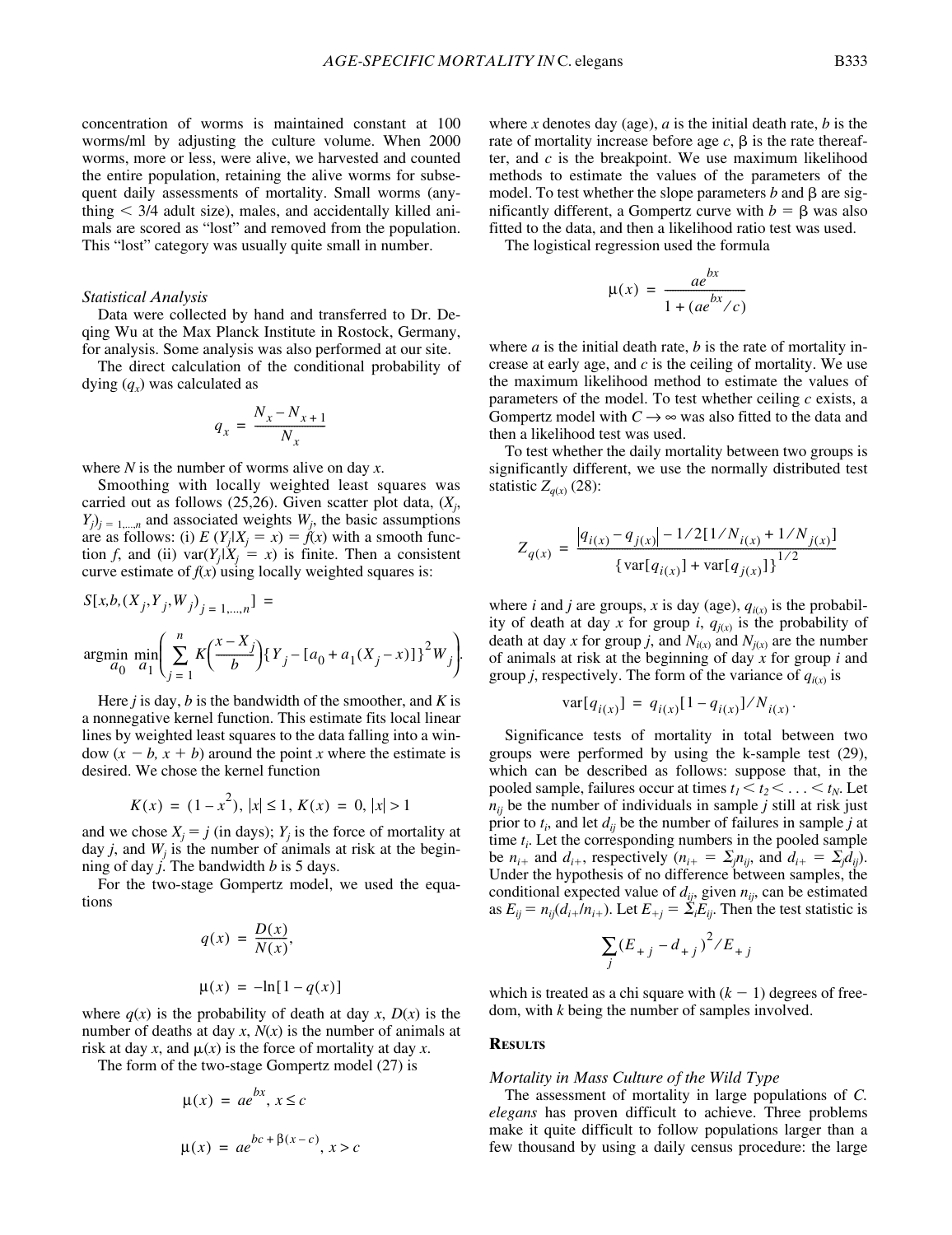A

Mortality Wild Type



number of progeny produced by each hermaphrodite worm  $(\sim)300$ , the rapid loss of carcasses after death, presumably as a result of rapid digestion by the *E. coli* in which these animals are raised, and, most importantly, the effort involved in daily censuses of large populations. To solve the problem of large numbers of progeny, we incorporated strains that were made completely sterile by using two mutations (*fer-15* and *spe-9*) blocking sperm development (22). Such strains contain two fertility mutants that completely sterilize the worms but do not cause any alteration in life span (22). (Note that no single temperature-sensitive mutation that we tested was completely effective at eliminating progeny production; absolute sterility is essential to ensure that the longest-lived individuals in a mass culture are not offspring of the original cohort.) The problem of loss of dead worm carcasses was addressed in preliminary experiments in which worms were killed and then followed under conditions similar to those used for the mass culture where little loss of carcasses was observed after 2 days and probably up to 1 week. The problem of counting 100,000 or more worms per day was solved by using a sampling strategy such that we counted a smaller number of worms each day and ascertained mortality in this subpopulation, as in Brooks and colleagues (16). A subsample of approximately 2000 nematodes (20 ml) was withdrawn from the mass culture every other day. All dead worms in this sample were discarded (Figure 1) and the mortality of this subsample assessed over the next 24-hour period, after which the subsample was discarded. When only approximately 2000 worms, more or less, were left alive, we harvested and counted the entire population.

We have collected at least partial data from seven distinct cohorts on  $\sim$  700,000 wild-type worms of the strain TJ1060 (22). Five such experiments have been successfully carried to completion out of a total of seven attempted (Figure 2). In the wild-type TJ1060, the mortality profiles were remarkably homogenous between replicates (Figure 2A) and showed two phases: an exponential and a plateau. To further estimate replicability, we split a population and assessed mortality independently, but simultaneously, in both subpopulations (Figure 2A, 10-7-96A and 10-7-96B). There was complete homogeneity in the daily force of mortality, with these replicates showing no significant difference. Although some daily variation in force of mortality is observable, this was not statistically significant. Note especially that variability of small peaks is not reliable or reproducible. Two-stage Gompertz modeling (Table 1), which provides a much better fit than does a one-stage Gompertz model, is used throughout. In the five different wild-type populations, variation in estimates of the Gompertz parameters is small for  $b$  but much larger for  $\beta$  (Table 1). The slopes of the first stage of the Gompertz plots ranged between 0.334 and

Figure 2. Daily mortality of five replicates of wild-type nematodes. **A**, Age-specific mortality from five separate populations of the wildtype strain TJ1060 (see Table 1) that were studied over a period of 2 years. All populations, except the two from 10-7-96, were set up at different times. **B**, Two-stage Gompertz for each of the experiments shown in **A**. **C**, Average force of mortality for the five populations shown in **A**, as well as a smoothed curve.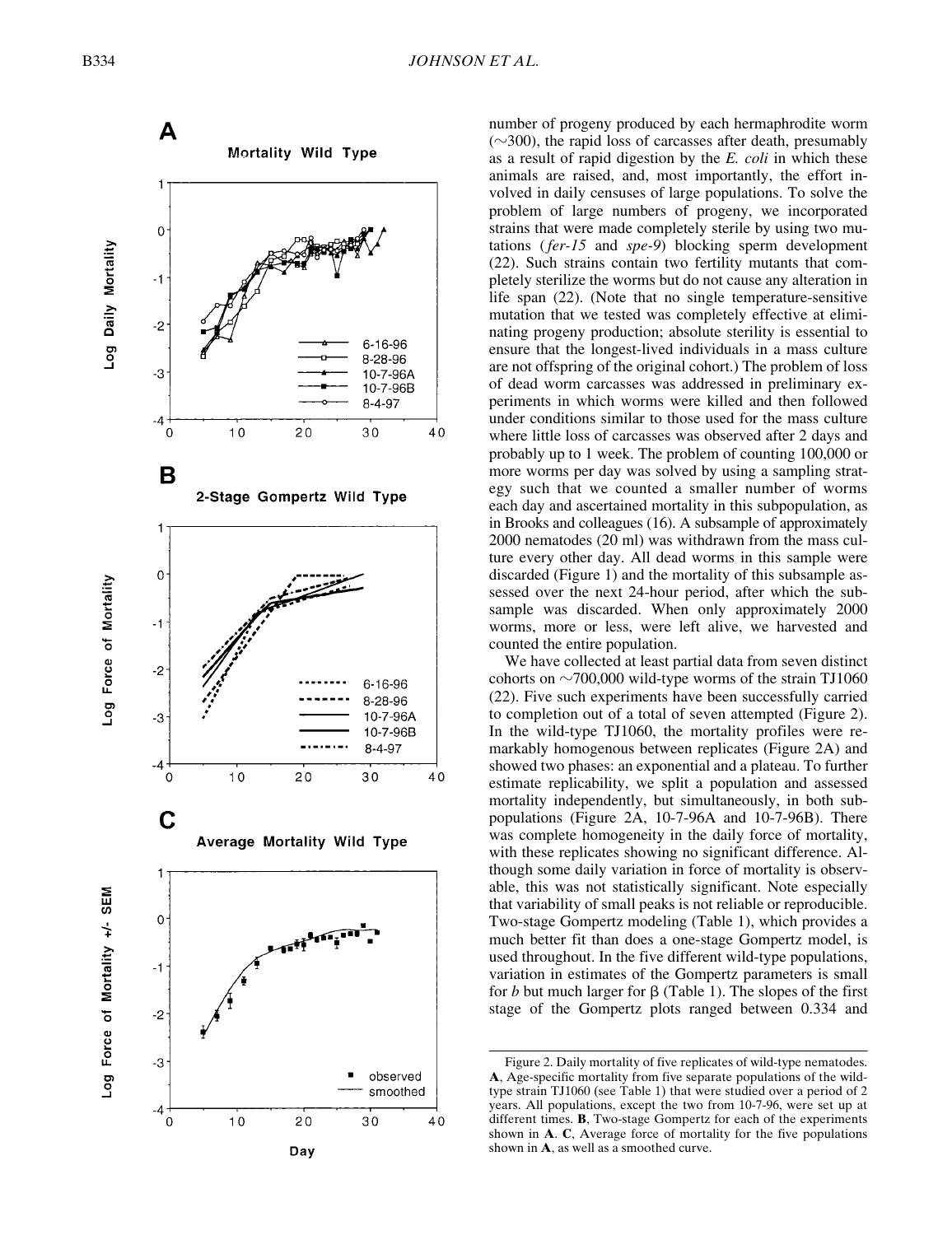| Mutant &<br>Strain | Experiment<br>(date) | <b>Initial Mortality</b><br>(Day 0)<br>(Prob./day $\times$ 10 <sup>4</sup> ) | Slope        |                | <b>Inflection Point</b> |                           | Big Count |           | Life Span |         |
|--------------------|----------------------|------------------------------------------------------------------------------|--------------|----------------|-------------------------|---------------------------|-----------|-----------|-----------|---------|
|                    |                      |                                                                              | Stage $1(b)$ | Stage 2 (Beta) | Age $(d)$               | <b>Observed Mortality</b> | Day       | No. Alive | Mean      | Maximum |
| "wild type"        | 6/16/96              | 0.270                                                                        | 0.638        | 0.094          | 13.5                    | 0.224                     | 16        | 15,768    | 16.624    | 30      |
| TJ1060             | 8/28/96              | 1.77                                                                         | 0.439        | $\mathbf{0}$   | 19.5                    | 0.960                     | 18        | 3,426     | 16.864    | 30      |
|                    | 10/7/96A             | 3.70                                                                         | 0.444        | 0.115          | 13.64                   | 0.147                     | 22        | 360       | 16.438    | 32      |
|                    | 10/7/96B             | 8.96                                                                         | 0.369        | 0.052          | 15.1                    | 0.380                     | 18        | 2,779     | 15.768    | 30      |
|                    | 8/4/97               | 17.32                                                                        | 0.334        | 0.081          | 15.5                    | 0.384                     | 18        | 7,654     | 15.229    | 29      |
|                    | Summary              | 3.14                                                                         | 0.442        | 0.097          | 14.67                   | 0.195                     |           |           | 16.385    |         |
| age-1              | 4/27/97**            | 13.80                                                                        | 0.000        | 0.14           | <b>NR</b>               | <b>NR</b>                 | 40        | 1,343     | 28.180    | 50      |
| TJ1062             | 9/19/97              | 1.17                                                                         | 0.338        | 0.025          | 22.99                   | 0.342                     | 40        | 67        | 22.422    | 51      |
|                    | 12/5/97              | 0.32                                                                         | 0.609        | 0.084          | 11.5                    | 0.0500                    | 38        | 2,633     | 23.176    | 55      |
|                    | Summary              | 1.00                                                                         | 0.463        | 0.095          | 11.5                    | 0.0316                    |           |           | 24.184    |         |
| $clk-1$            | 4/18/98              | 0.00                                                                         | 1.503        | $\mathbf{0}$   | 9.8                     | 0.124                     | 27        | 819       | 14.539    | 38      |
| TJ1067             | 11/24/98             | 3.29                                                                         | 0.319        | $\Omega$       | 24.8                    | 0.789                     | 27        | 336       | 20.366    | 33      |
|                    | 1/11/99              | 0.03                                                                         | 0.514        | 0.039          | 22.46                   | 0.331                     | 29        | 3,687     | 22.188    | 40      |
|                    | Summary              | 31.0                                                                         | 0.261        | 0.04           | 15.5                    | 0.245                     |           |           | 16.884    |         |
| $spe-26$           | 3/17/99              | 0.95                                                                         | 0.365        | 0.036          | 24.79                   | 0.545                     | 30        | 65        | 21.871    | 33      |
| <b>BA821</b>       | 5/2/99               | 0.66                                                                         | 0.431        | 0.169          | 21.47                   | 0.801                     | 23        | 432       | 18.395    | 28      |
|                    | Summary              | 0.45                                                                         | 0.435        | 0.038          | 22.59                   | 0.555                     |           |           | 19.587    |         |

Table 1. Best-Fit Parameters From the Gompertz Two-Stage Model\*

\*All "ages" use day of egg lay as the zero point in life-span measurements.

\*\*This population is best fit by the one-stage Gompertz; thus, no inflection point is seen;  $NR = Not$  Relevant.

0.638 and varied only approximately 25%. Stage 2 slopes varied from 0 to 0.115. Thus, the genetic specification of longevity more rigidly determines early mortality than the later "plateau" stage. The age at which the inflection point occurred differed only slightly between experiments on TJ1060 (Table 1), varying from 13.5 to 19.5 days of age with only 2.43 days as a standard error. The mortality level at which the inflection occurred was more variable, but the mass summary statistic suggests that the inflection occurred at 19.5% mortality. Thus, the family of five best-fit curves for the two-stage Gompertz model for the wild-type strain TJ1060 (Figure 2B) are remarkably consistent among themselves. We saw considerable variation among replicates in the number of worms alive when the second stage of the Gompertz was reached (Table 1). This variation was not explained by any easily assessed parameter. Because of the environmental variation between genetically identical replicates, multiple replicates of each mutant strain provide a better estimate of the genetic effects by allowing multiple sampling of these inconsistent environmental variations across replicates.

# *Mortality of Age Mutants*

Several experiments have been completed on large populations of *age-1*, *clk-1*, and *spe-26* mutants (Table 1). Less consistency in daily mortality among the replicates of the different genotypes is apparent. We again found that a twostage Gompertz led to a better fit of all the data sets except for one of TJ1062, which fit a one-stage model best (Table 1). Comparisons of daily mortality between genotypes showed that the *age-1* (TJ1062) mutant resulted in lower mortality at all ages (Figures 3A and 3C). In contrast, mutations in *clk-1* (TJ1067) resulted in little change in mortality for the 11 days of life, but much lower mortality subsequently. The *spe-26* mutant (BA821) had the lowest mortality before 14 days of age but showed much higher forces of mortality after 3 weeks, higher even than the wild-type strain, TJ1060, which carries the two fertility mutants.

Interesting differences among genotypes are apparent (Table 1). The *age-1* mutant has a lower mortality than wild type at essentially all ages. This observation suggests continual action of the normal AGE-1 protein to increase mortality rate throughout life as compared with the mutant. The *age-1* mutant departs from wild type dramatically by 13 days of age, leveling off at a mortality that is almost tenfold lower than that of the wild-type strain. The inflection point is at 3% daily mortality in the *age-1* mutant, as compared with daily mortality of 20% in the wild type at the inflection point, which occurred at 11 days in *age-1* mutants, as compared with 15 days for wild type. The rates of mortality increase were well fit by a two-stage Gompertz analysis (Table 1) and were very similar in both stages for the *age-1* mutant and for the wild-type strain.

In contrast, *clk-1* started at a tenfold higher initial mortality but then had a twofold slower rate of increase in mortality in both stages of the two-stage Gompertz (Table 1). For *clk-1*, the age at which mortality levels off as well as the level of mortality at the inflection point are approximately the same as wild type. *clk-1* shows decreased mortality only late in life (Figure 3).

The *spe-26* mutant strain seems to start at a sevenfold lower mortality than the wild type and to then show a wildtype rate of mortality increase until approximately 1 week later in life than wild type (Table 1, Figure 3). Then, at  $\sim$ 3 weeks of age, mortality tends to level off but at a higher mortality than that of wild type. Thus *spe-26* mutants show lower mortality only early in life.

## **DISCUSSION**

We have discovered several things both about normal mortality and about how this mortality is altered by each mutant. First, mortality is quite sensitive to environmental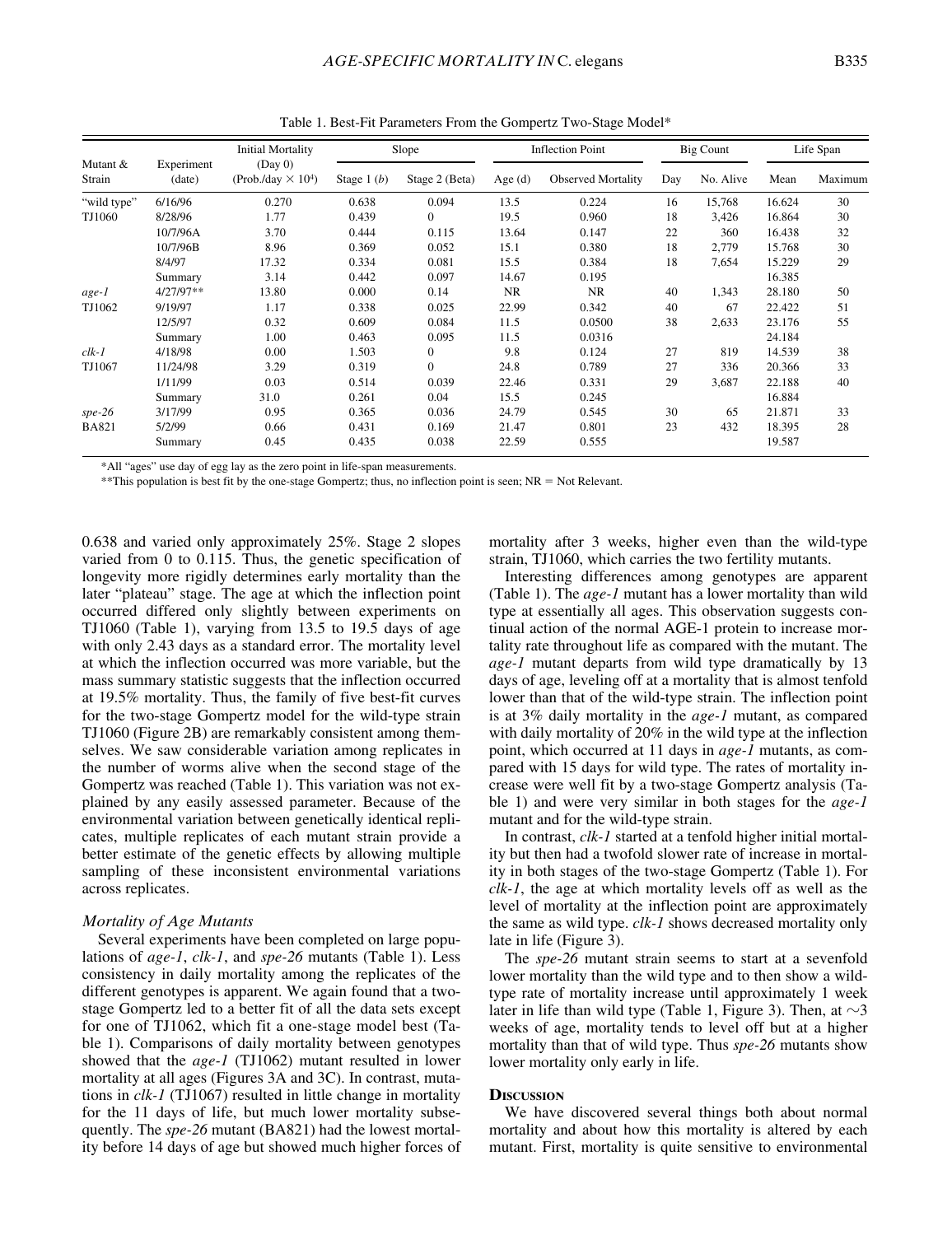

variance. In the best-studied case (wild-type TJ1060), we had five completed replicates. Mortality profiles of each of these were distinct by the k-sample test (30), with one exception: the two samples taken at the same time from a split culture were not different, showing that the differences between replicates are likely a result of environmental differences prior to the establishment of the culture or to differences between cultures (such as food heterogeneity, etc.) and do not result from assessment variation. We know that temperature, food concentration (20,31), and age of the food (live *E. coli*; 32) affect survival. It is not unreasonable to ascribe much of the variation between replicates done at different times to these sources. Variation in life expectancy of replicate wild-type (N2) cultures has been repeatedly observed (33,34), necessitating the inclusion of controls within each assessment of life span (13). In these assessments, it was not possible to maintain multiple populations simultaneously; so, we rely instead on the pooling of multiple replicates prior to comparing mortality kinetics.

We observed that mortality tends to level off (always increasing slightly with increasing age) at a high level in all strains and experiments. This is consistent with many experiments (see 18 for a review) in a variety of species, showing a similar tendency to level off or even decrease. Thus, mortality does not increase indefinitely but levels off at a rate that is under genetic control, as shown by the results of mutants described within. Mortality kinetics are well described by a two-stage Gompertz model.

There are six or more classes and a total of 39 reported genes in *C. elegans* in which mutations result in longer adult life expectancy and maximum life span (9). We have examined representative mutants from three of these classes: *age-1*, representing the dauer-constitutive class, *clk-1*, representing the clock class of mutants, and *spe-26*, representing the fertility-defective class of mutants. Each of these three classes (and the individual mutant representing each class) is thought to represent a quite distinct mechanism for life prolongation. Our demographical results bear out this prediction in that each mutant alters the demographic profile in a characteristic fashion. The first class consists of those loci where mutants have a dauer-constitutive (Daf) phenotype (10,11). In addition to the *age-1* mutant, described within, mutants in *daf-2* result in a more than twofold extension of life expectancy in the adult phase and *daf-2* interacts with *daf-12* to cause an almost fourfold increase in life expectancy. Finally, *pdk-1* mutants show a life-extension phenotype. All of the effects (dauer formation, life extension, and stress resistance) of *age-1* and *daf-2* are suppressed by mutant alleles of *daf-16*, a gene necessary for dauer formation. So far we have only assessed mortality in mass cultures of one representative of this class of genes, *age-1*, and that mutation lowers mortality at all ages*.*

Figure 3. Summary of mortality profiles. **A**, Force of mortality for wild type (TJ1060), *age-1* (TJ1062), *clk-1* (TJ1067), and *spe-26* (BA821) mutants, plotted on an arithmetic scale. **B**, Enlargement of mortality data for days 1–20 from Figure 3 **A**, showing both actual data points and smoothed curve. **C**, Force of mortality for wild type, *age-1*, *clk-1*, and *spe-26* mutants, plotted on a semilog scale.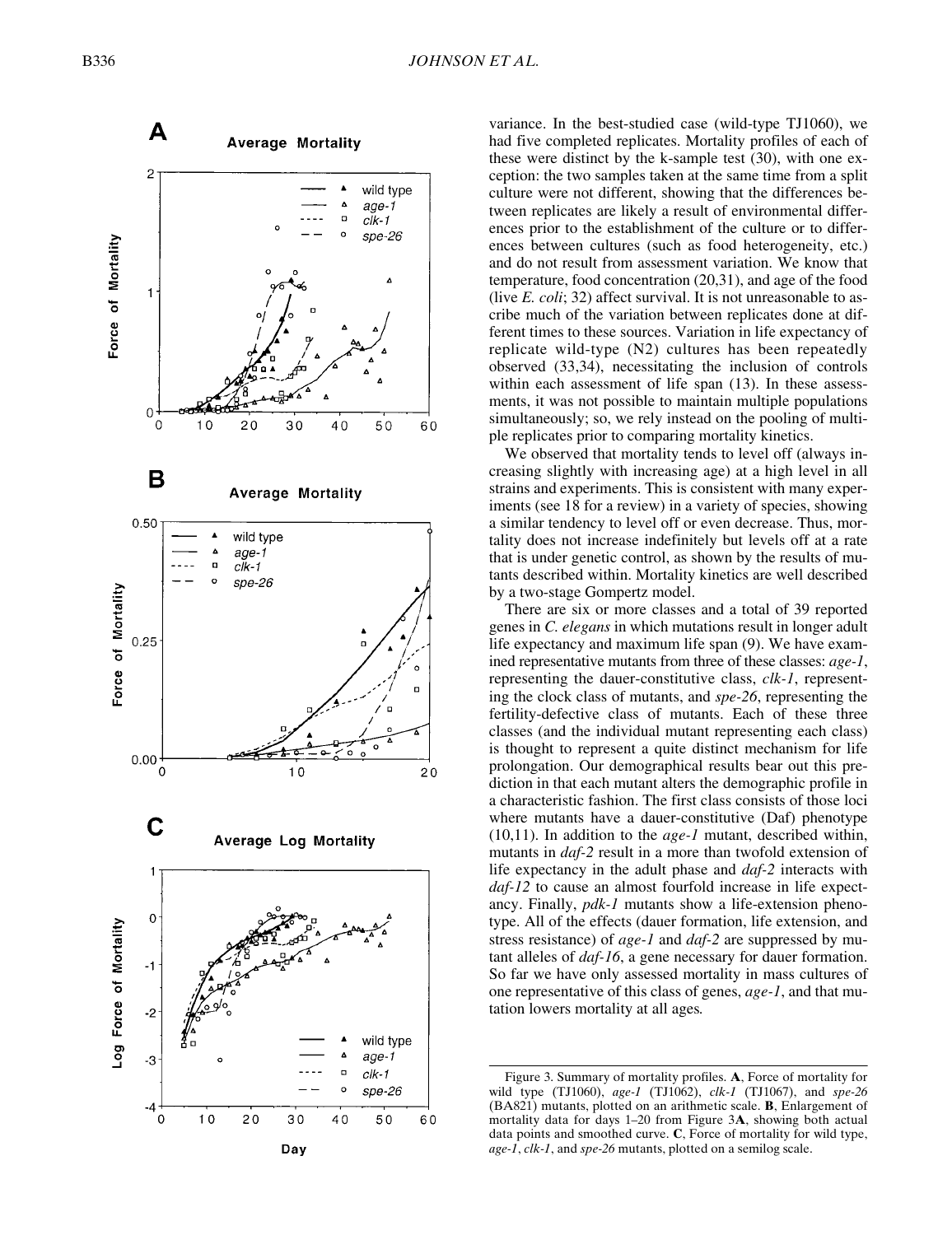A second class (Fertility deficient, or Fer) contains only two genes: *spe-26* and *spe-10*. Two of the six mutant alleles of *spe-26*, a gene specifying proper segregation of cellular components affecting sperm activation, were reported (35) to result in life extensions of approximately 80% for the hermaphrodite and the mated male, although the details are contentious (36). Results presented here show that life extensions fall short of that previously reported for *spe-26*. The *spe-10* mutant is also long lived, perhaps more long lived than *spe-26* (37).

The third class studied is the "clock" class (Clk; 9–11), where two of four alleles of *clk-1*, both of which have altered cell cycle and developmental timing, also have increased life expectancy. Other genes in this class (*clk-2*, *clk-3*, and *gro-1*) all have modest (typically 20–30%) extensions of life span, but only for some alleles. Other classes are the Eat (*eat-1*, *-2*, *-3*, *-6*, *-13*, *-18*, and *unc-26*) that slow the consumption of food and also result in life extension (9– 11), presumably through a self-imposed, dietary restriction; hypermorphic (Old for overexpression longevity determinants) (38), a new class of gerontogene that increases life span when overexpressed; and polygenic mutants, in which life prolongation results from the combined action of many genes (quantitative trait loci; 14,39–41).

We assessed detailed mortality kinetics in representative mutants from each of the first three classes of mutants listed above. As researchers found previously in insects (42,43), we observed a deflection of the Gompertz curve at late ages. This is more pronounced than that previously reported in *C. elegans* (27). We confirmed that all three mutants (*age-1*, *clk-1*, and *spe-26*) are longer lived. Maximum life spans of all three were also greater than that of the wild-type TJ1060, where the last living worm typically died at approximately day 30. In contrast, the last living *age-1* mutant worm died at 50 to 55 days. For *clk-1* mutants the last worm died at approximately day 33 to 40 in most experiments, and for *spe-26* only approximately a 3-day life extension was observed (last dead at day 28 or 33). This modest increase in life expectancy of *spe-26* is consistent with that previously reported (35,36).

Each mutant had a distinct, statistically different pattern of mortality that accounted for its extended longevity. By far, the most impressive were the *age-1* mutants, which showed extremely significant, lower mortality throughout life (almost tenfold at some ages). In contrast, *clk-1* and *spe-26* mutants showed age-specific (but highly significant statistically) alterations in mortality that we refer to as "segmental." The *spe-26* mortality was reduced only early in life, prior to day 18, whereas *clk-1* had consistently lower mortality only after approximately 20 days. It could be that the life extension of *spe-26* results from the elimination of some cause of death related to reproduction, which occurs only early in life and has been shown to cause increased mortality in *Drosophila* (44), or that uncontrolled background effects (see 23) played a role. However, these assessments were made in a sterile background, so it cannot be that reproduction per se underlies the difference in survival of *spe-26*. In contrast, *clk-1*, which may have reduced metabolic rates (45,46), only lowers mortality later in life. For *clk-1*, early mortality is actually higher than in the wild type. Because large numbers of animals at risk are necessary to accurately estimate such low mortality rates early in life and because we have only assessed three representative mutant alleles in these large culture conditions, it is not clear whether the generalizations distinguishing each mutant can be extended to include other members of the same class of mutant.

In summary, different genetic variants, each identified initially as a prolongevity mutant, affect different parts of the nematode life span, segmentally. One possible implication is that differential gene action or the accumulation of toxic gene products or other toxic agents could differentially accumulate among the different types of mutant strains. Clearly *clk-1*, which may have a severe metabolic defect, perhaps involving coenzyme Q biosynthesis (47), is at higher risk early in life, consistent with its delayed development and altered cyclicity (48). However, those worms surviving early mortality are then destined to age slower and show dramatic decreases in mortality approaching that of *age-1*. Because *spe-26* shows lower early mortality, but does not affect late-life mortality, it is tempting to suggest that this segmental pattern has something to do with the fertility defect presumably responsible for the increased longevity of *spe-26* (and perhaps of *spe-10* as well). However, the lack of consistent effects of all *spe-26* alleles on longevity suggest that other factors are at work and the fact that the increased longevity and stress resistance of *spe-26* mutants are suppressed by *daf-16* (49) suggests a direct role in dauer formation. The greatest impact on longevity and mortality is seen in mutants in *age-1*. This is the first gerontogene mutant identified in any species (50,51) and until last year was the only mutant ever identified solely by its longevity phenotype. In the only other published study on mortality in these mutants, Johnson (15) reported a good fit to a onestage Gompertz model and found a twofold change in the slope but no change in the initial mortality rate. The studies shown here extend those observations and show little effect on initial mortality but reduced increases in mortality with age. Mortality in *age-1* is drastically reduced at all ages after the initial time point, suggesting either continued need for the AGE-1 protein through all of adult life or long-lasting effects of an early-life alteration in AGE-1 activity. Mutants of *age-1* are healthy and move vigorously for much longer than do wild type (52,53), suggesting that it is not just longevity but also health span that is altered.

In considering several potential complications of these assessments, the most important is possible problems from contamination by progeny. Adults were completely sterilized by constructing strains carrying two temperature-sensitive, fertility-defective mutations that together completely block fertility at  $25.5^{\circ}$ C. In a previous study (22), we found that most single fertility mutants allowed some leakage of small numbers of offspring. For three of the assessments reported here (wild type, *age-1*, and *clk-1*), we were successful using this protocol. For the third mutant (*spe-26*), we relied on only a single mutation and found that *spe-26* mutants produced few progeny under the conditions used in the assessments. Small animals  $(<$ 3/4 adult size, which represented immature or developmentally abnormal worms) were few, usually 2% or less, and did not increase in num-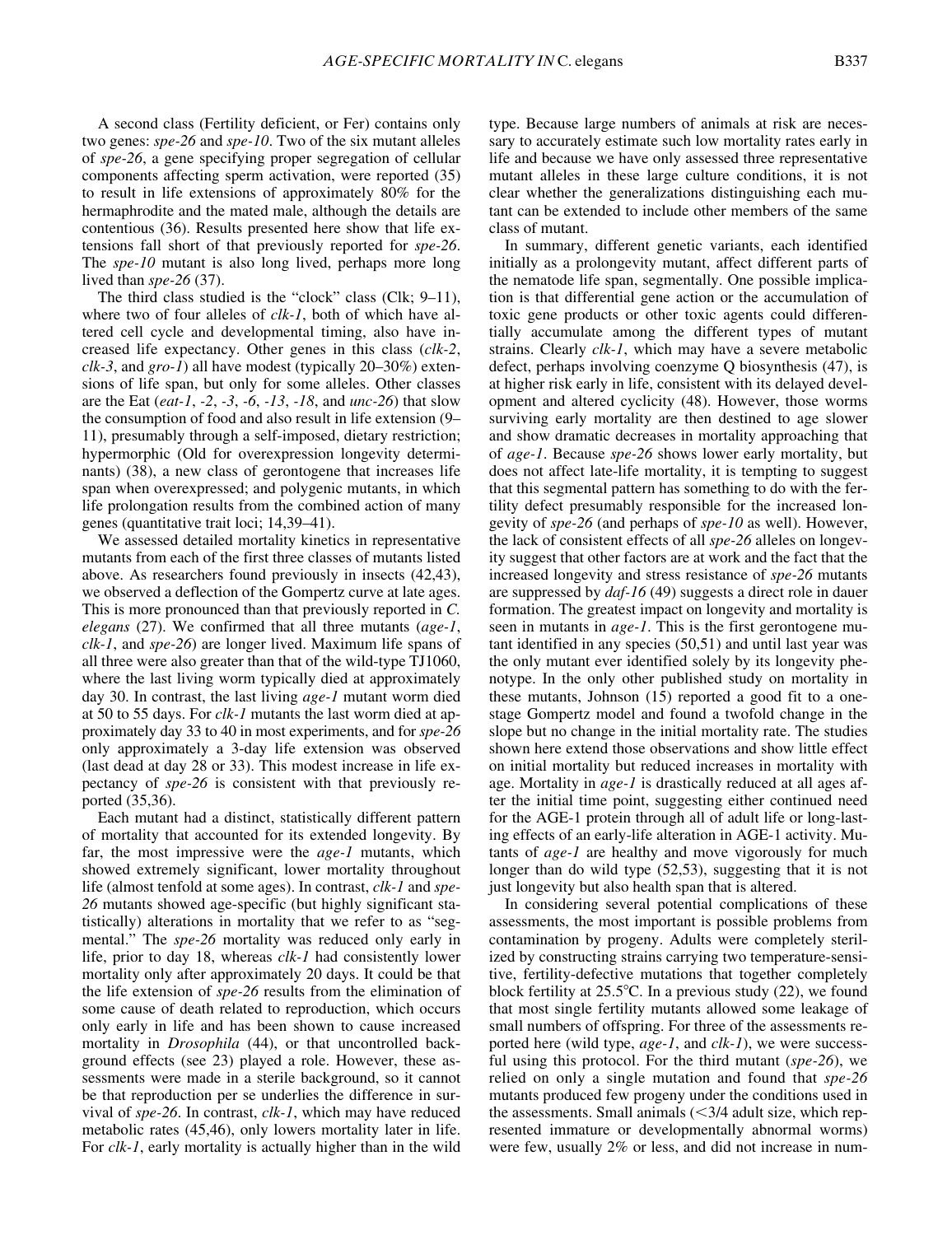ber during the experiment, consistent with a complete block of reproduction.

We have run several controls to ask if this assessment protocol accurately assesses the underlying mortality of the mass culture. One way in which estimates may be biased is if dead worms are lost at higher rates than are the living. We performed defined experiments in which we either killed worms artificially and asked how long we could still recover their carcasses or in which we kept those dying a natural death for several more days, counting them daily. Both studies showed that carcasses survive for several days under these conditions. Alternately, we asked if living worms are more likely to be lost in the flask; again, we found that this was not likely to be true.

Another possible confound is the effect of the day at which assessment protocols were changed (Big Count Day, Table 1). By this day, most of the worms in the culture were dead or had been removed by sampling so that only a completely countable number of worms were still available (Table 1). In the wild-type cultures of TJ1060, this day varied between 16 and 22 days. All three gerontogenes mutants had later Big Count Days: *spe-26* and *clk-1*, approximately 7–8 days later, whereas for *age-1* there was a 16- to 24-day delay in the age at which this assessment occurred. It should also be noted that there is no association between Big Count Day and the inflection point in the two-stage Gompertz model.

It is our hypothesis that the leveling off of the mortality functions in later life observed in previous experiments (18) is driven by acquired heterogeneity, that is, differential mortality between individuals or sub cohorts that was not present in the initial populations. In genetically identical cohorts, we hypothesize that acquired heterogeneity is a major source of variation in subsequent survival (54,55).

In comparing our studies with those of other studies on genetic effects on mortality kinetics, several things are noticeable. First is the major impact of single-gene mutants, especially *age-1*, as compared with relatively minor effects and small heritabilities seen in studies of polygenic variations (53). This also should be compared with fairly small narrow-sense heritabilities in *Drosophila* for longevity (6– 9%) versus 19% (narrow sense) to 44% (broad sense) heritability estimates in nematodes (13). The range of differences for age-specific mortality seen in *Drosophila* is not that different from those observed in comparing *age-1* mutants with wild type.

The identification and cloning of genes that play a role in increasing longevity in a variety of species, but especially in *C. elegans*, and the recent demonstration that human genes can play a similar role in model systems (S. Murakami and T.E. Johnson, unpublished data, 1999) clearly demonstrates that longevity is remarkably responsive to genetic interventions. The results presented within show that huge changes in age-specific mortality can be achieved by altering only one gene. In human populations, a drug treatment, instead of a genetic alteration, could be envisioned that would similarly inactivate one protein or gene function. Whether such drug interventions are achievable or desirable is debatable.

#### **ACKNOWLEDGMENTS**

from the Ellison Medical Foundation and the Glenn Foundation for Medical Research. Some nematode strains were provided by the Caenorhabditis Genetics Center, which is funded by the National Center for Research Resources (NCRR) of the NIH.

We thank Kendra Robinson, Ibett Ramirez, and numerous other members of the Johnson lab over the years for their help in collecting this data. We wish to thank Chris Link and members of his group for input as well as advice from Jim Carey, Jim Curtsinger, and Anatoli Yashin in the interpretation of demographic data. We also thank the two anonymous reviewers for several suggestions that helped the final presentation.

Deqing Wu is currently at the Institute of Population Research, Chinese Academy of Social Science, Jian Guo Men Nei Dajie 5, 100732, Beijing, P. R. China.

Address correspondence to Dr. T.E. Johnson, Institute for Behavioral Genetics, University of Colorado, Box 447, Boulder, CO 80309. E-mail: johnsont@colorado.edu

#### **REFERENCES**

- 1. Comfort A. *The Biology of Senescence.* 3rd ed. New York: Elsevier; 1964.
- 2. Hayflick L. The cellular basis for biological aging. In: Finch CE, Hayflick L, eds. *Handbook of the Biology of Aging*. New York: Van Nostrand Reinhold; 1977:159–186.
- 3. Harman D. The aging process: major risk factor for disease and death. *Proc Natl Acad Sci USA.* 1991;88:5360–5363.
- 4. Bourgeois-Pichat J. Future outlooks for mortality declines in the world. *Pop Bull UN.* 1978;11:12–41.
- 5. Keyfitz N. Improving life expectancy: an uphill road ahead. *Am J Pub Health.* 1978;68:954–956.
- 6. Gompertz B. On the nature of the function expressive of the law of human mortality and on a new mode of determining life contingencies. *Phil Trans R Soc London.* 1825;115:513–585.
- 7. Martin GM, Austad SN, Johnson TE. Genetic analysis of aging: role of oxidative damage and environmental stresses. *Nat Genetics.* 1996; 13:25–34.
- 8. Finch CE, Tanzi RE. Genetics of aging. *Science.* 1997;278:407–411.
- 9. Gems D. Nematode ageing: putting metabolic theories to the test. *Curr Biol.* 1999;9:R614–R616.
- 10. Johnson FB, Sinclair DA, Guarente L. Molecular biology of aging. *Cell.* 1999;96:291.
- 11. Vanfleteren JR, Braeckman BP. Mechanisms of life span determination in *Caenorhabitis elegans*. *Neurobio Aging.* 1999;20:487–502.
- 12. Finch CE. *Senescence, Longevity, and the Genome*. Chicago, IL: University of Chicago Press; 1990.
- 13. Johnson TE, Wood WB. Genetic analysis of life-span in *Caenorhabditis elegans*. *Proc Natl Acad Sci USA.* 1982;79:6603–6607.
- 14. Johnson TE. Aging can be genetically dissected into component processes using long-lived lines of *Caenorhabditis elegans*. *Proc Natl Acad Sci USA.* 1987;84:3777–3781.
- 15. Johnson TE. Increased life span of *age-1* mutants in *Caenorhabditis elegans* and lower Gompertz rate of aging. *Science.* 1990;249:908– 912.
- 16. Brooks A, Lithgow GJ, Johnson TE. Mortality rates in a genetically heterogeneous population of *Caenorhabditis elegans*. *Science.* 1994; 263:668–671.
- 17. Johnson TE. Genetic influences on aging. *Exp Gerontol.* 1997;32:11–22.
- 18. Vaupel JW, Carey JR, Christensen K, et al. Biodemographic trajectories of longevity. *Science.* 1998;280:855–859.
- 19. Wood WB. Introduction to *C. elegans* biology. In: Wood WB, ed. *The Nematode Caenorhabditis elegans*. Cold Spring Harbor, NY: Cold Spring Harbor Press; 1988:1–16.
- 20. Klass MR. Aging in the nematode *Caenorhabditis elegans*: major biological and environmental factors influencing life span. *Mech Ageing Dev.* 1977;6:413–429.
- 21. Sulston JE, Hodgkin J. Methods. In: Wood WB, ed. *The Nematode Caenorhabditis elegans.* Cold Spring Harbor, NY: Cold Spring Harbor Press; 1988:587–606.
- 22. Fabian TJ, Johnson TE. Production of age-synchronous mass cultures of *Caenorhabditis elegans*. *J Gerontol Biol Sci.* 1994;49A:B145–B156.
- 23. Gems D, Riddle DL. Defining wild-type life span in *Caenorhabditis elegans*. *J Gerontol Biol Sci.* 2000;55A:B215–B219.